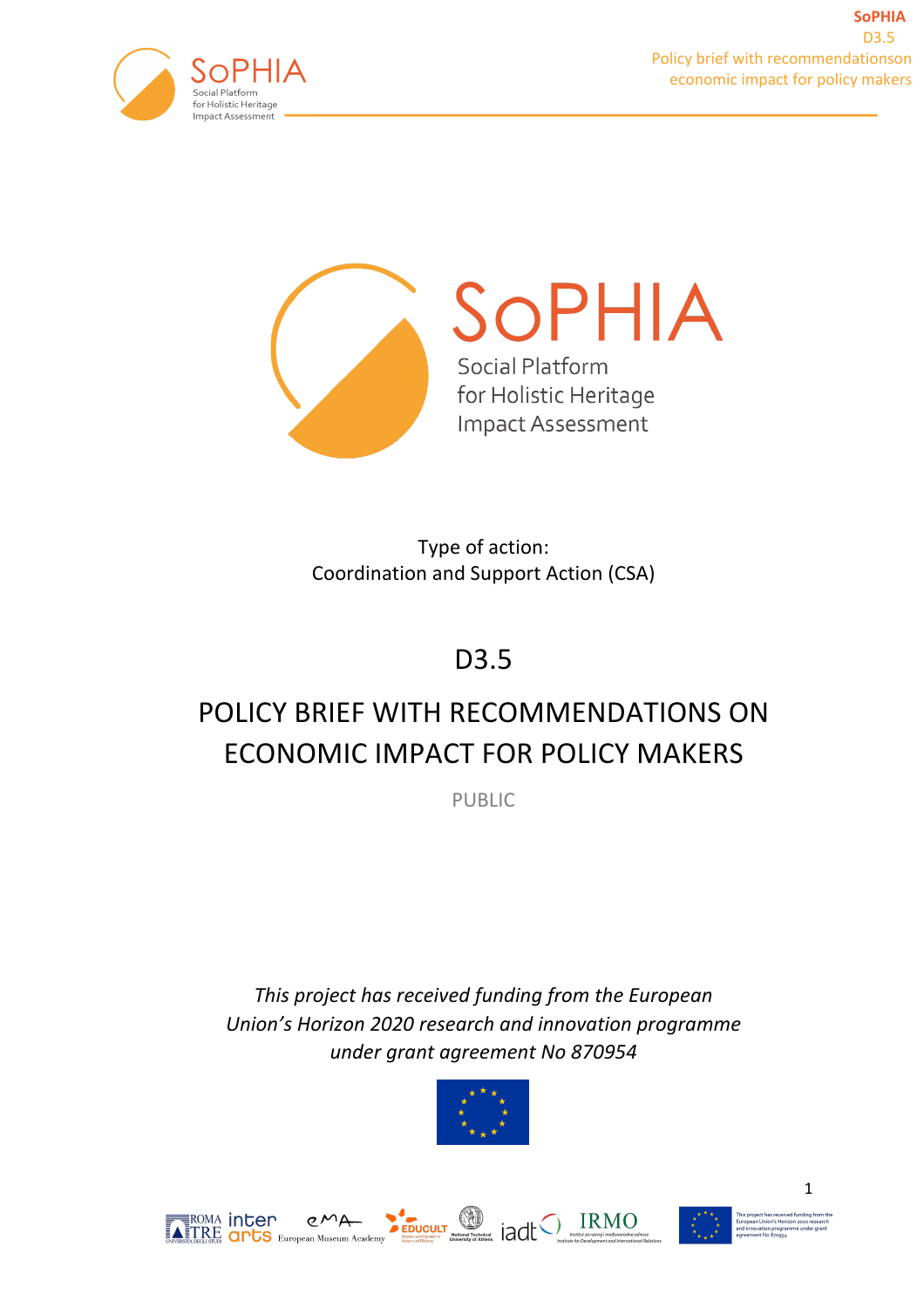

| <b>EC Grant Agreement number</b> | GA nº870954       | Lead beneficiary of this<br>deliverable | ROMA3               |
|----------------------------------|-------------------|-----------------------------------------|---------------------|
| Start date of Project            | 1 January<br>2020 | Due date of deliverable:                | 25 February<br>2022 |
| Duration:                        | 24 months         | <b>Actual submission date:</b>          | 25 February<br>2022 |
|                                  | R <sub>0.9</sub>  |                                         |                     |

| Project funded by the Program of the European Union for Research and Innovation Horizon<br>2020 |                                                                            |   |  |  |  |  |
|-------------------------------------------------------------------------------------------------|----------------------------------------------------------------------------|---|--|--|--|--|
| Type                                                                                            |                                                                            |   |  |  |  |  |
| R                                                                                               | Document, report excluding the periodic and final reports                  | X |  |  |  |  |
| DEM                                                                                             | Demonstrator, pilot, prototype, plan designs                               |   |  |  |  |  |
| <b>DEC</b>                                                                                      | Websites, patents filing, press & media actions, videos etc.               |   |  |  |  |  |
| <b>OTHER</b>                                                                                    | Software, technical diagram, etc.                                          |   |  |  |  |  |
| <b>Dissemination level</b>                                                                      |                                                                            |   |  |  |  |  |
| PU                                                                                              | PUBLIC, fully open, e.g., web                                              | X |  |  |  |  |
| CO <sub>1</sub>                                                                                 | CONFIDENTIAL, restricted under conditions set out in Model Grant Agreement |   |  |  |  |  |
|                                                                                                 | CLASSIFIED information as referred to the Commission Decision 2001/844/EC  |   |  |  |  |  |

#### Revision History

| R#               | <b>Date</b>          | Description / Reason of change            | Author               |
|------------------|----------------------|-------------------------------------------|----------------------|
| RO.1             | 11 September<br>2021 | Draft version                             | <b>ROMA TRE</b>      |
| RO.2             | 17 September<br>2021 | Revised draft version                     | <b>ROMA TRE</b>      |
| R <sub>0.3</sub> | 29 September<br>2021 | Comments from IRMO team                   | <b>IRMO</b>          |
| R <sub>0.4</sub> | 18 November<br>2021  | Revised version                           | <b>ROMA TRE</b>      |
| R <sub>0.5</sub> | 20 January 2022      | Revised version according to Abs comments | ROMA TRE             |
| R <sub>0.6</sub> | 15 February<br>2022  | Internal revision                         | ROMA TRE             |
| RO.7             | 17 February<br>2022  | <b>Final Version</b>                      | <b>ROMA TRE</b>      |
| R <sub>0.8</sub> | 22 February<br>2022  | Final version after language editing      | <b>IRMO</b>          |
| R <sub>0.9</sub> | 25 February          | Definitive version                        | <b>IRMO ROMA TRE</b> |





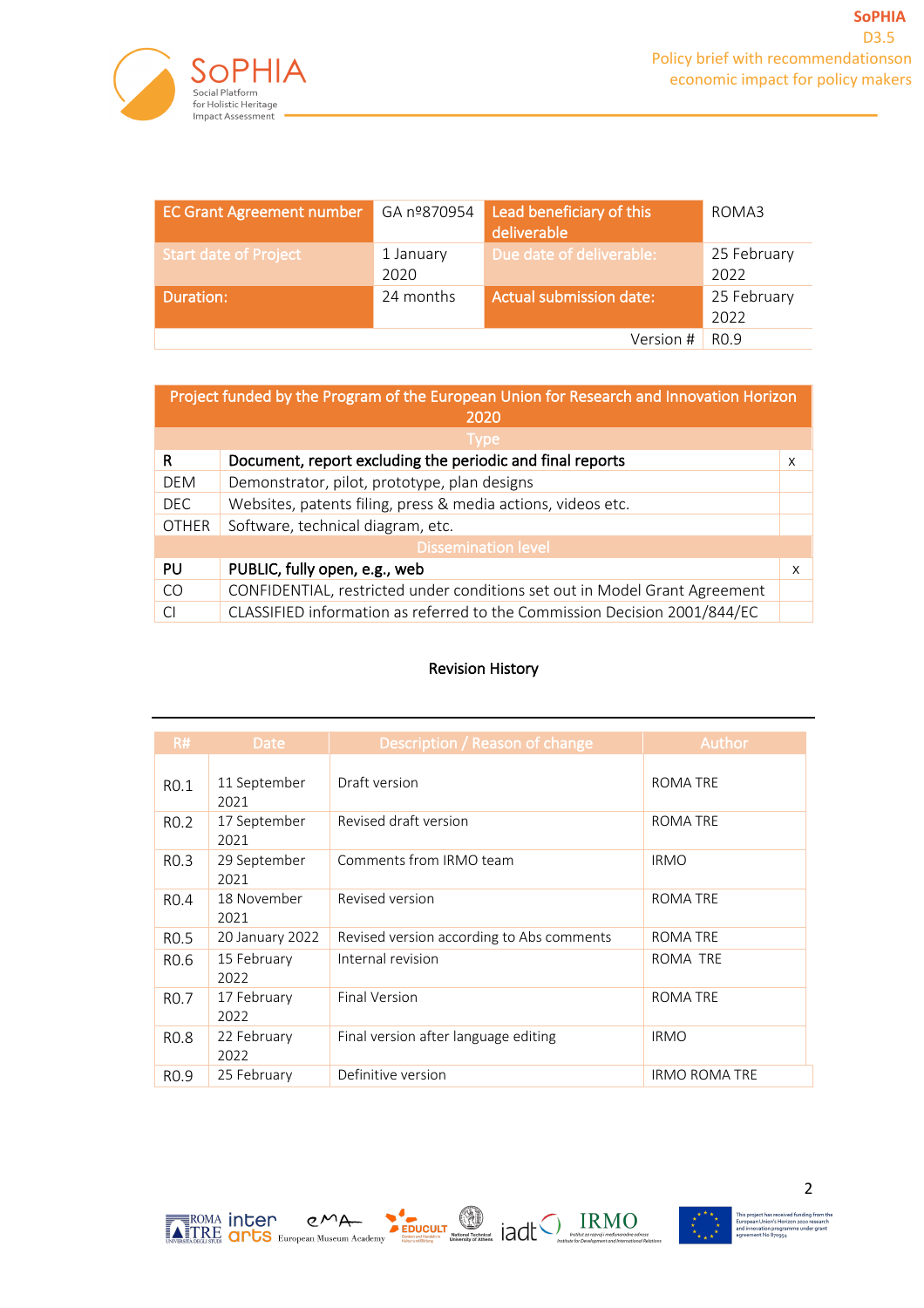

### Table of Content

\_\_\_\_\_\_\_\_\_\_\_\_\_\_\_\_\_\_\_\_\_\_\_\_\_\_\_\_\_\_\_\_\_\_\_\_\_\_\_\_

| The SoPHIA model: the demand of data for economic and holistic impact assessment 11 |  |
|-------------------------------------------------------------------------------------|--|
|                                                                                     |  |
|                                                                                     |  |
|                                                                                     |  |
|                                                                                     |  |

Based on the underlying understanding of cultural heritage as a potential contributor and resource for sustainable development and considering the lack of shared standards for the holistic impact assessment, the Horizon 2020 project `SoPHIA – Social Platform for Holistic Heritage Impact Assessment´ has sought to open the debate on the holistic assessment of cultural heritage interventions, to build consensus on it, to support the European Commission in the definition of guidelines for the next generation of structural funds for cultural heritage and to support stakeholders in cultural heritage in assessing the impact of their interventions, in view of the sustainability and resilience of cultural heritage.

The SoPHIA policy briefs represent research work focused on specific policies and problems policymakers and implementers face within this framework. Their purpose is to convince policymakers to change the direction of a particular policy by changing their perception. For this to happen, the policy briefs aim to accurately present the problems that policy is facing as well as to propose a solution to these problems by providing clear recommendations to policymakers.



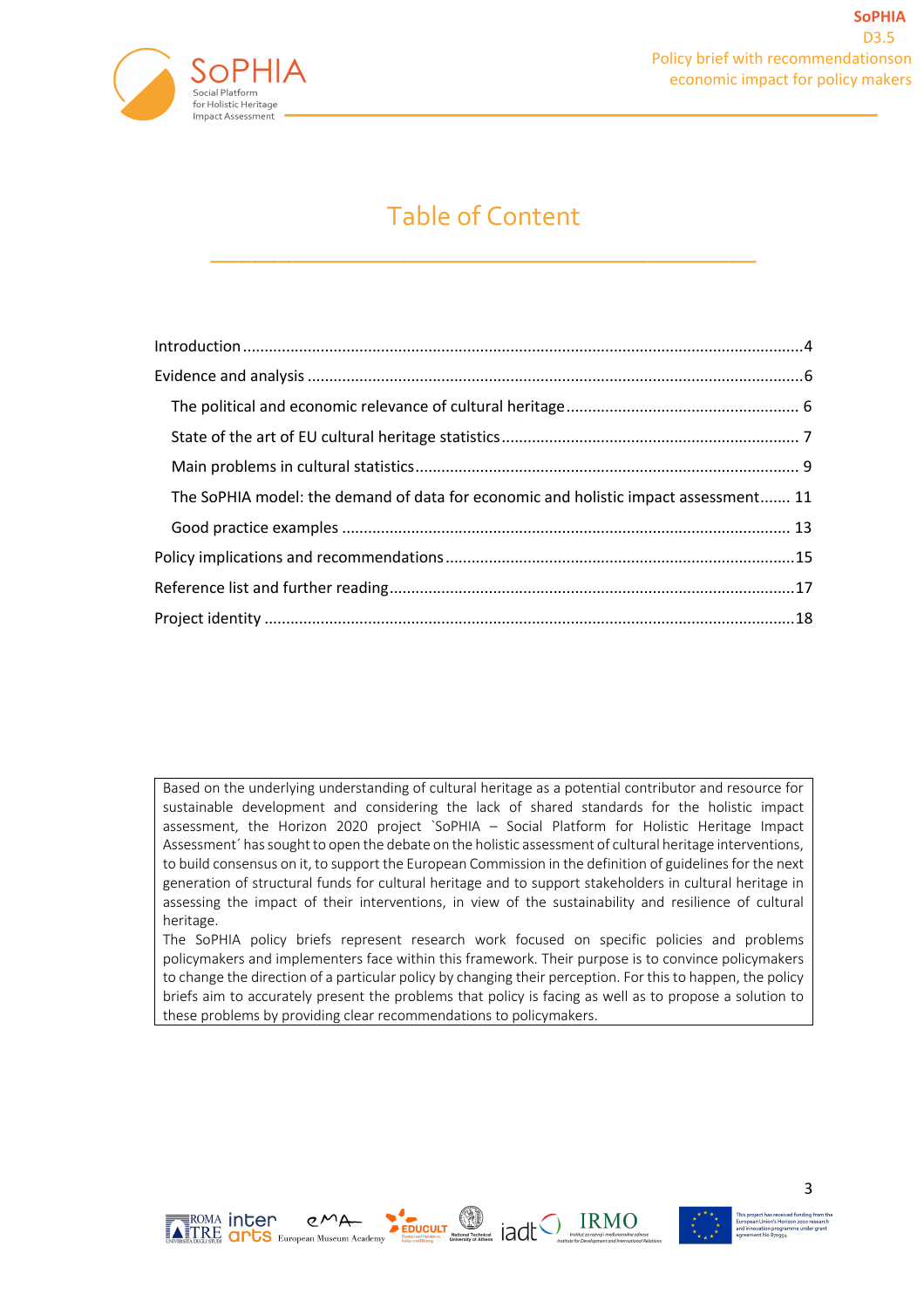

### Introduction

\_\_\_\_\_\_\_\_\_\_\_\_\_\_\_\_\_\_\_\_\_\_\_\_\_\_\_\_\_\_\_\_\_\_\_\_\_\_\_\_

The SoPHIA model to assess the impact of cultural heritage (CH) interventions is based on three axes: Domains, People, Time. Sustainability and resilience are both linked to the multifaceted aspects of the concept of impact (domains), to the complex interactions and interdependencies between resources and stakeholders (people) and to the balance between current needs and the legacy to next generations (time). The Domains axis, concerning cultural, social, economic and environmental impacts, refers to six themes and 28 sub-themes.

This Brief focuses on the need to enrich the evidence available on cultural heritage policies, and specifically on the economic impact of interventions on cultural heritage.

"Reliable, comparable and up-to-date cultural statistics are the basis of the sound cultural policy-making and therefore statistics are a cross-sectorial priority […] in order to ensure the regular production and dissemination of statistics on culture" (Council of the European Union, 2015).

The need for this Brief arises from a widely recognised scarcity of high-quality data needed to populate indicators and fill the various impact assessment and evaluation models developed over the recent decades. As a matter of fact, starting from the 90s, a considerable amount of economic data on cultural heritage has been produced (also thanks to sectoral and non-sectoral European projects). However, the overall picture is still incomplete. In fact, the necessary data is scarce or unattainable, and two major problems need to be addressed:

- at the EU-level, culture, and especially cultural heritage statistics, depend on data collections and administrative sources which are not tailored *ad-hoc* to culture but address the general economy, society, and the environment;

- Culture and cultural heritage data produced by the Member States, as they reflect different cultural policies, differ to a high degree, and are only partially comparable.

Often, the data we need for purposes of study, management and policymaking are not available. It is not easy for scholars, practitioners, and decision-makers to gather fine-grained data at the local level and then harmonise them with due accuracy, relevance, pertinence and timing. This makes it hard to design detailed plans and build effective models for accounting for the effects of interventions, and it nullifies







 $\Delta$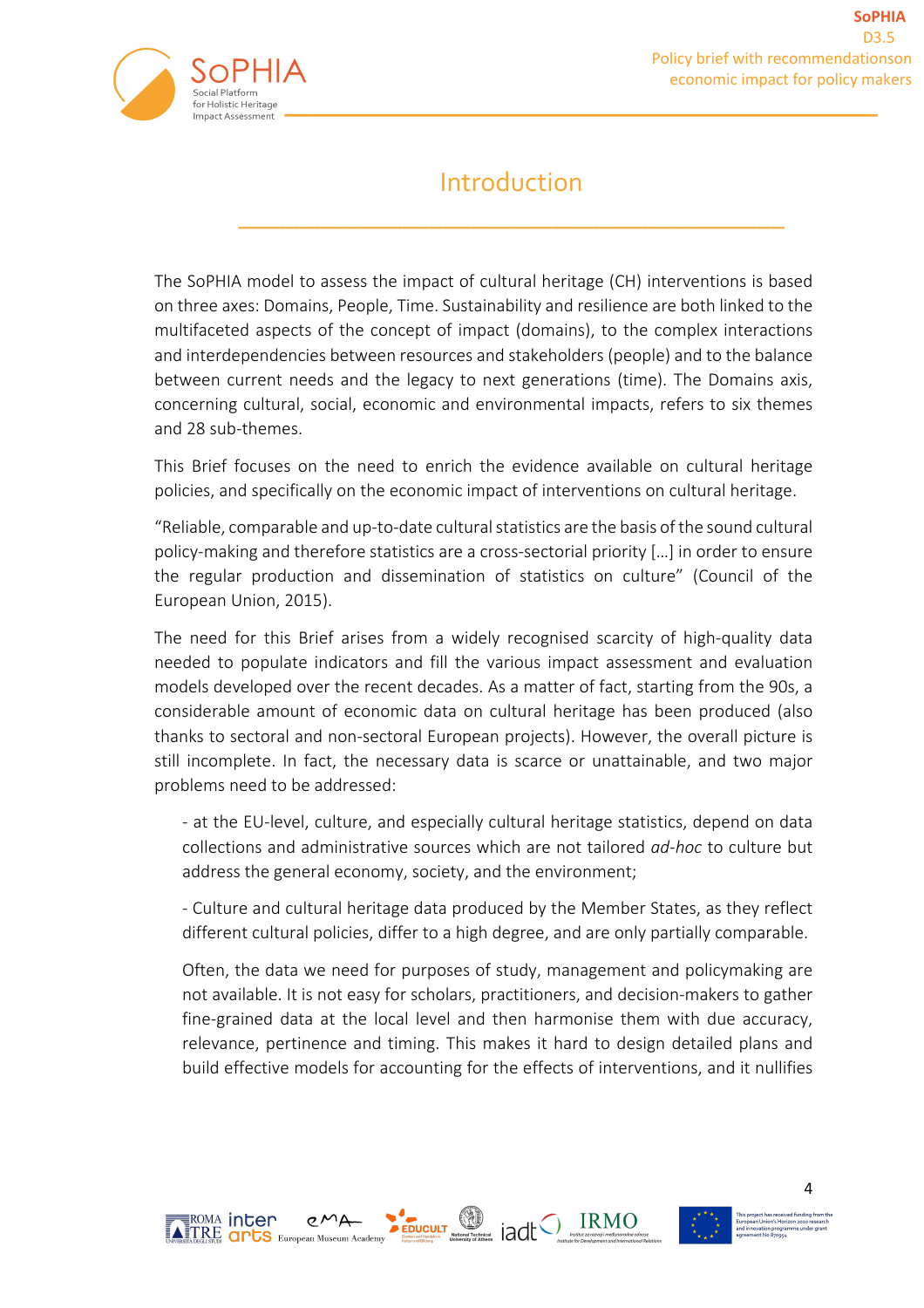

efforts at international comparisons. These problems are severe when it comes to assessing the economic impacts of interventions on culture and cultural heritage<sup>1</sup>.

While fine-grained and locally-based statistics stem from robust national policies, the EU defines the framework in which these policies flourish. EU-level policies have a relevant role in increasing the quantity and improving the quality of statistical information available on cultural heritage. In fact, this result can be achieved by prioritising culture statistics and supporting targeted harmonised data collections through specific technical assistance and training programmes.

<sup>&</sup>lt;sup>1</sup> An example of this information gap is represented by the European Structural and Investment Funds (ESIF), which funds over 80% of the total EU support to Culture. For 2014-2020, the European Regional Development Fund - ERDF alone allocated 4,773 M euros, of which 4,354 under category 094 - Protection, development and promotion of public cultural and heritage assets, and 435 M euros under category 095 - Development and promotion of public cultural and heritage services. However, data for assessing the impact of such investment, spread over six thematic objectives, are not easy to analyse, as Culture or Cultural heritage are not even mentioned among the possible keys for navigating the Cohesion data portal (https://cohesiondata.ec.europa.eu/).



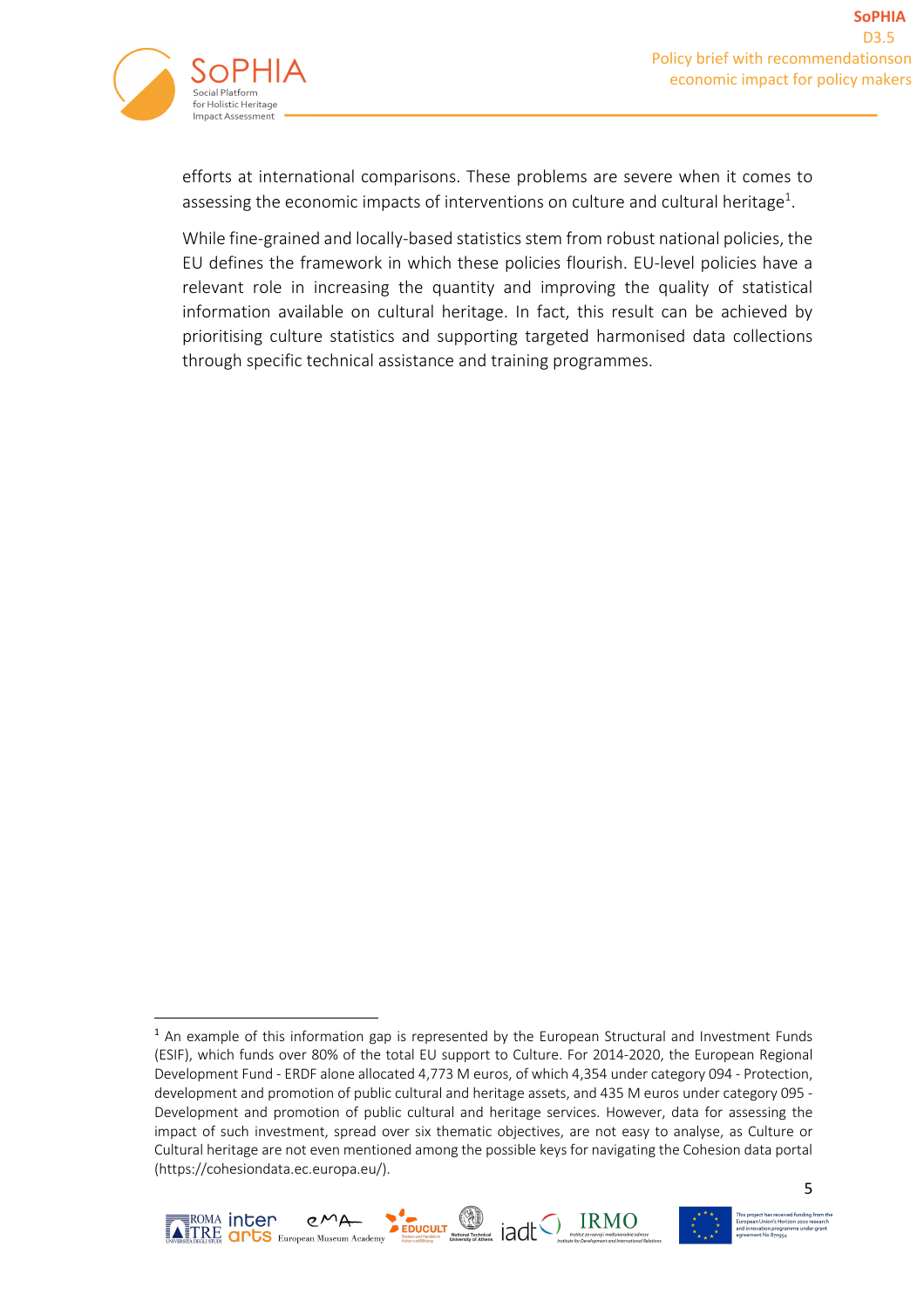

### Evidence and analysis

\_\_\_\_\_\_\_\_\_\_\_\_\_\_\_\_\_\_\_\_\_\_\_\_\_\_\_\_\_\_\_\_\_\_\_\_\_\_\_\_

#### The political and economic relevance of cultural heritage

At the EU level, the political and economic relevance of cultural heritage is steadily, if slowly, growing, especially since 2016, when the decision was made to celebrate all around the Union Cultural Heritage with a dedicated European Year, 2018. One of the key documents upon which the Year was grounded states the following roles and related areas of impact of the Cultural Heritage, and relative policies and measures to promote:

- European cultural heritage as a strategic contributor to the economy and society through its direct and indirect economic potential. This includes the capacity to underpin the cultural and creative industries, inspire creation and innovation, promote sustainable tourism, and generate long-term local employment.
- European cultural heritage as a pivotal component of cultural diversity and intercultural dialogue. Policies must address its conservation and safeguarding and its enjoyment by a wider and more diversified public, including through audience development measures and heritage education, in full respect of the competencies of the Member States, thereby promoting social inclusion and integration.
- European cultural heritage as an important element of the EU's international dimension, building on the interest in partner countries for Europe's heritage and expertise. Heritage plays a major role in several programmes in external relations. The promotion of cultural heritage value is also a response to the deliberate destruction of cultural treasures in conflict zones (European Parliament, 2017).

The decision of dedicating 2018 to Cultural Heritage was based upon a large body of evidence, which was reinforced by a dedicated special Eurobarometer (European Union, 2017) investigating the perceptions of CH among the EU citizens in 2017<sup>2</sup>.

In its New Strategic Agenda for 2019-22 (Council of the European Union, 2019), the Council committed to "invest[ing] in culture and our cultural heritage, which are at the heart of our European identity"<sup>3</sup>. To pursue the strategic lines of both the 2015-2018 Action Plan and the New Strategic Agenda for Culture, the Commission makes clear reference to the need of improving the statistical coverage of the sector in general and

<sup>&</sup>lt;sup>3</sup> A new Strategic Agenda, 2019-2024, European Council.





<sup>&</sup>lt;sup>2</sup> See the section on Good practices for details.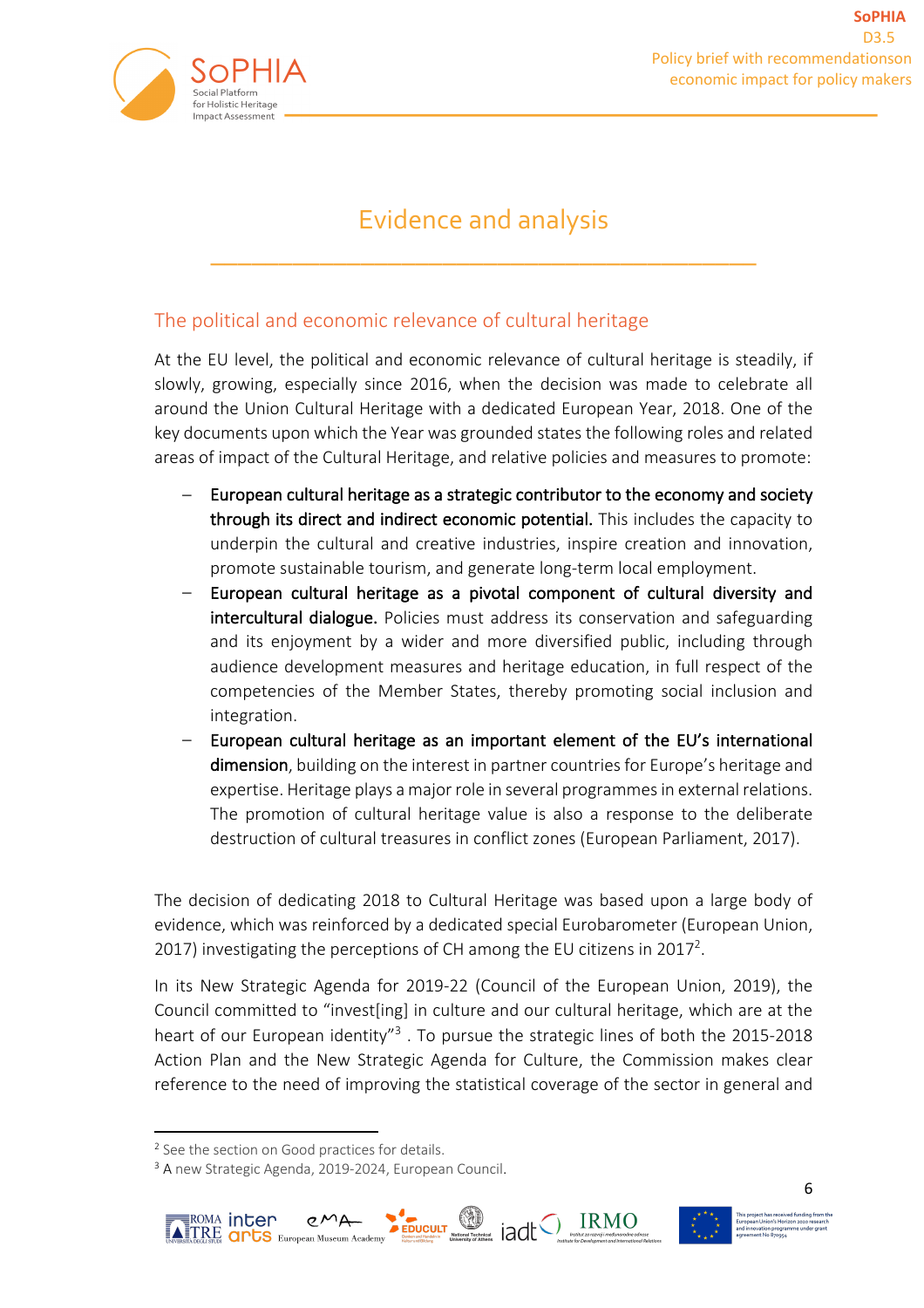

of CH in particular, especially for what concerns evidence gathering about qualitative and qualitative impacts. Even though the production of reliable, comparable and up-to-date culture statistics is identified as a priority within both the Work Plans for Culture 2015- 2018 and 2019-2022 (Eurostat, 2019), a recent Report by the European Court of Auditors (2020), underlines that:

"*The EU cultural framework is primarily defined by the Treaties. They set an overarching objective for the EU to respect its rich cultural diversity and ensure that Europe's cultural heritage is safeguarded and enhanced. Culture is mainly a competence of the Member States*. *The Union can only encourage cooperation between Member States and support or supplement their actions*."

#### State of the art of EU cultural heritage statistics

The statistical perimeter of Culture embraces a highly fragmented matter that has intensively resented the digital revolution in its actors, processes, and products. This also applies to Cultural heritage statistics. Definitions and classifications, indispensable for harmonisation and comparison, have been last revised in 2009-2011 with the ESS-net Culture project. Shared definitions are also made difficult as a large part of the relevant phenomena are an expression of cultural diversity.

'Cultural heritage' is one of the fields covered by the European framework for cultural statistics (ESSnet-Culture, 2012).

As of today, the statistical information on culture economics available at the EU27 level only covers:

- Cultural employment.
- Characteristics and performance of enterprises engaged in cultural economic activities and sold production of cultural goods.
- International trade in cultural goods.
- International trade in cultural services.
- Cultural participation (practice and attendance) and culture in cities (such as satisfaction with cultural facilities of cities' residents and 'cultural infrastructure').
- Private (household) expenditure on cultural goods and services.
- Price index of cultural goods and services.
- Public (government) expenditure on culture.

However, as clearly stated on Eurostat's webpage dedicated to culture, "It is not easy to capture the cultural heritage in terms of data. Countries deal with their cultural heritage

em Museum Academy Supplem Tage and Museum Academy



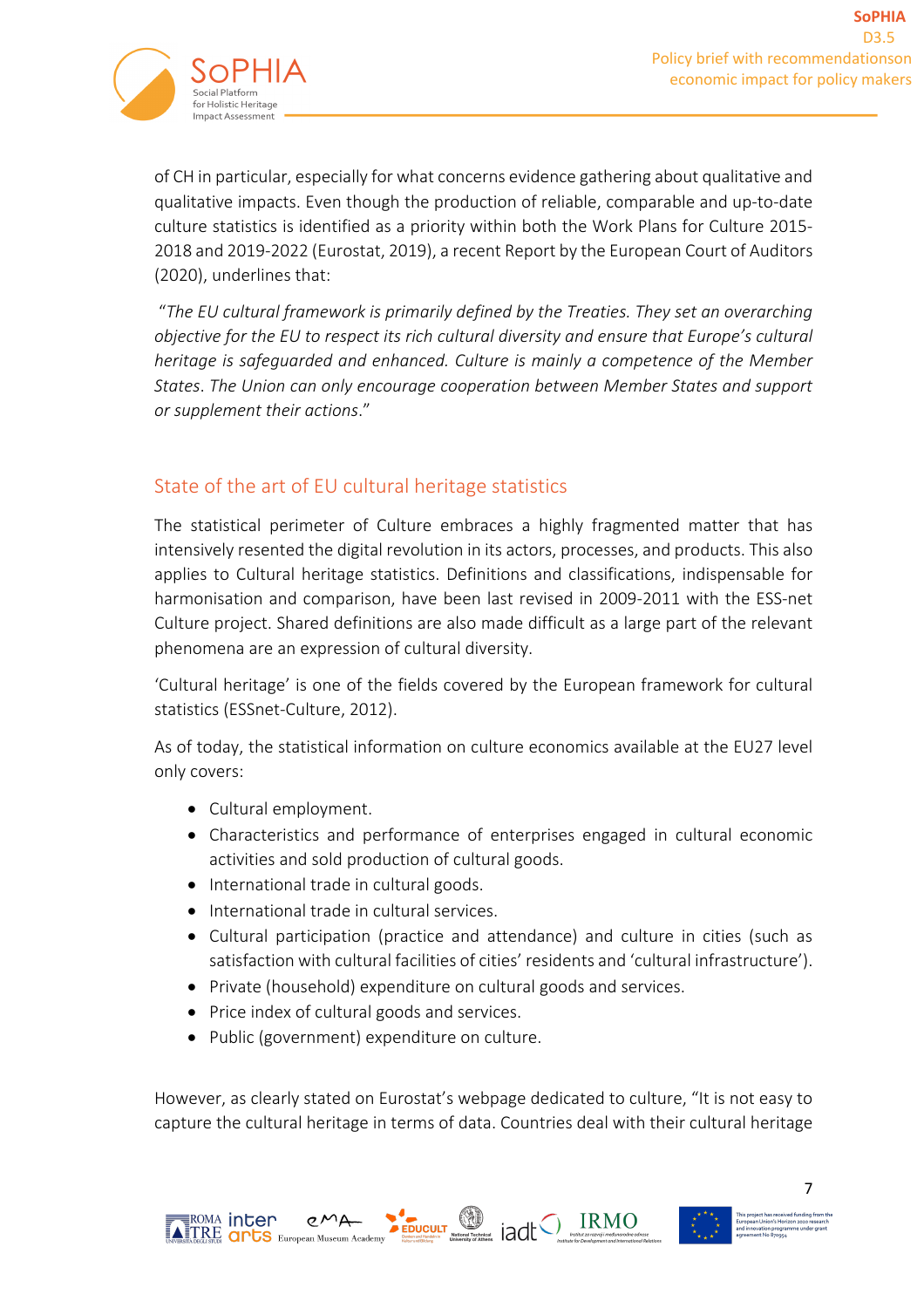

in different ways. They have specific legislation and policies for the preservation of their cultural heritage, and different practices as regards collecting statistics"

Another source, Eurostat's publication Culture statistics, 2019, presents some interesting, mainly qualitative, information on various economic aspects of the European cultural heritage that feature on UNESCO lists. It includes a list of sites with the European Heritage Label, a list of European Capitals of Culture, and data on the five most visited museums by country, collected by the European Group on Museum Statistics (EGMUS).

Eurostat's page of Culture Statistics states: "At European level4 several EU harmonised surveys and databases include data on topics to do with our cultural heritage. However, statistical classifications or variables often fail to distinguish cultural heritage-related items from other categories covered by broader codes (e.g., for occupations by ISCO, for public expenditure by COFOG). As regards the sector of economic activity, captured by the NACE Rev.2 classification, there is one main code relating to the cultural heritage: division 91 - 'Libraries, archives, museums and other cultural activities'. In the classification of individual consumption by purpose (COICOP), code CP09422 covers 'Museums, libraries, zoological gardens'".

Data about cultural heritage should therefore be found in a variety of non-targeted sources:

- The EU Labour Force Survey (EU-LFS) provides data on employment in division 91 - 'Libraries, archives, museums and other cultural activities'.
- The Eurostat database on business demography (births and deaths of enterprises) includes annual data on NACE code 91 (but data are collected on a voluntary basis and are therefore not available for all countries).
- EU-SILC (EU Statistics on Income and Living Conditions) ad hoc modules on cultural participation include the variable 'visiting cultural sites' (historical monuments, museums, art galleries, archaeological sites, etc.). The most recent ad hoc module on cultural participation was included in the EU-SILC in 2015; the next data set will be collected in 2022 (and after that at 6-year intervals). Currently, the following data tables are available:
- Visiting cultural sites by sex, age, and educational attainment
- Visiting cultural sites by income quintile, household type and degree of urbanisation
- Reasons for non-visiting cultural sites by sex, age and educational attainment
- Reasons for non-visiting cultural sites by income quintile, household type and degree of urbanisation.
- Statistics on private expenditure associated with the cultural heritage come from the household budget surveys (HBS) and are collected by Eurostat every five

<sup>4</sup> https://ec.europa.eu/eurostat/web/culture/data



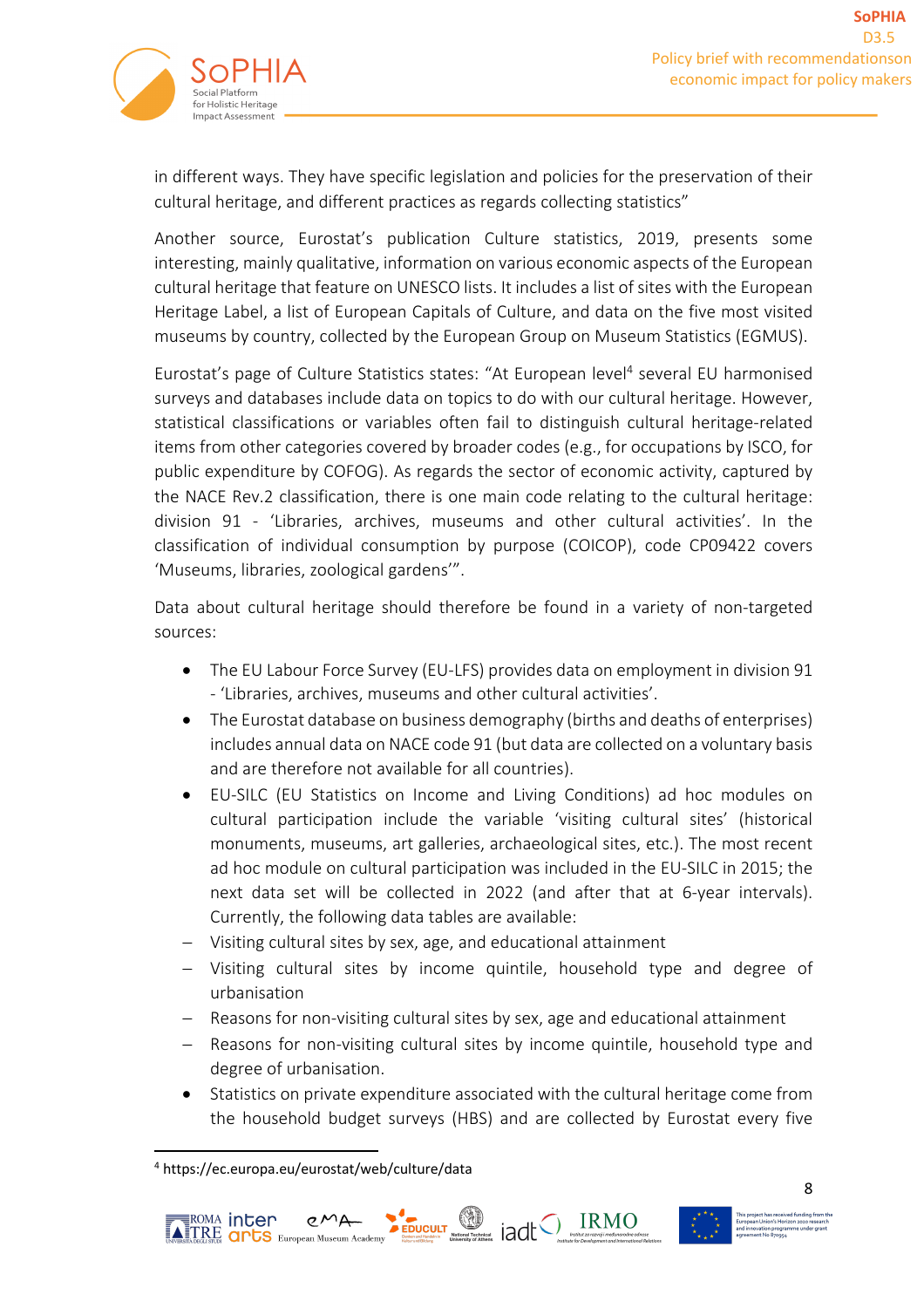

years: the most recent published data refer to the 2015 wave. There is one COICOP code relating to the cultural heritage: 'Museums, libraries, zoological gardens'.

• Statistics on prices, in terms of the harmonised index of consumer prices (HICP), provide information about the costs to consumers of services associated with the cultural heritage, e.g., index of prices for museums, libraries and zoos.

While this set of data may be useful for analysing the context of cultural heritage and some related phenomena susceptible to impact from interventions on CH, many key aspects remain not covered. Culture statistics remain de-prioritised due to conflicting perceptions about the value and role of culture and CH among the MSs and the EC and to the delicate balance of competencies between Community Authorities and MSs. Therefore, a shared EU policy on the economic dimension of CH has a very narrow field and little energy. In this framework, the commendable professional quality of the EUROSTAT team working on culture statistics and their commitment to making the very best of all available sources have probably reached their maximum capacity. No significant progress is likely to be made until culture statistics, especially those covering cultural heritage, gain political priority. It is the political demand that sustains the production of statistics, data, and evidence, hardly the reverse.

#### Main problems in cultural statistics

• The "political" dimension of CH statistics

The crucial point of cultural heritage statistics, and culture statistics, in general, is not statistical but political and lies in the delicate balance between how individual member States conceive, define, and manage this matter and definitions and policies set at the European Community level. Therefore, the present brief is only partially technical, and it addresses the political dimension of the problem, taking full account of the delicate interplay between Community and National roles.

In fact, the New European Agenda for Culture (European Commission, 2018) recognises the importance of having an adequate system of cultural statistics in place: "The Agenda aims to add value to culture policy-making and actions at national/regional/local levels, by promoting collaboration among and within the Member States, and by informing and supporting policymaking, implementation and evaluation". For this reason, the Agenda states that "EU should lead more on evidence-gathering: qualitative as well as quantitative impacts". Thus, the need to "- improve evidence of impact – create a gold standard for cultural impact studies across Europe" remains among the top priorities put



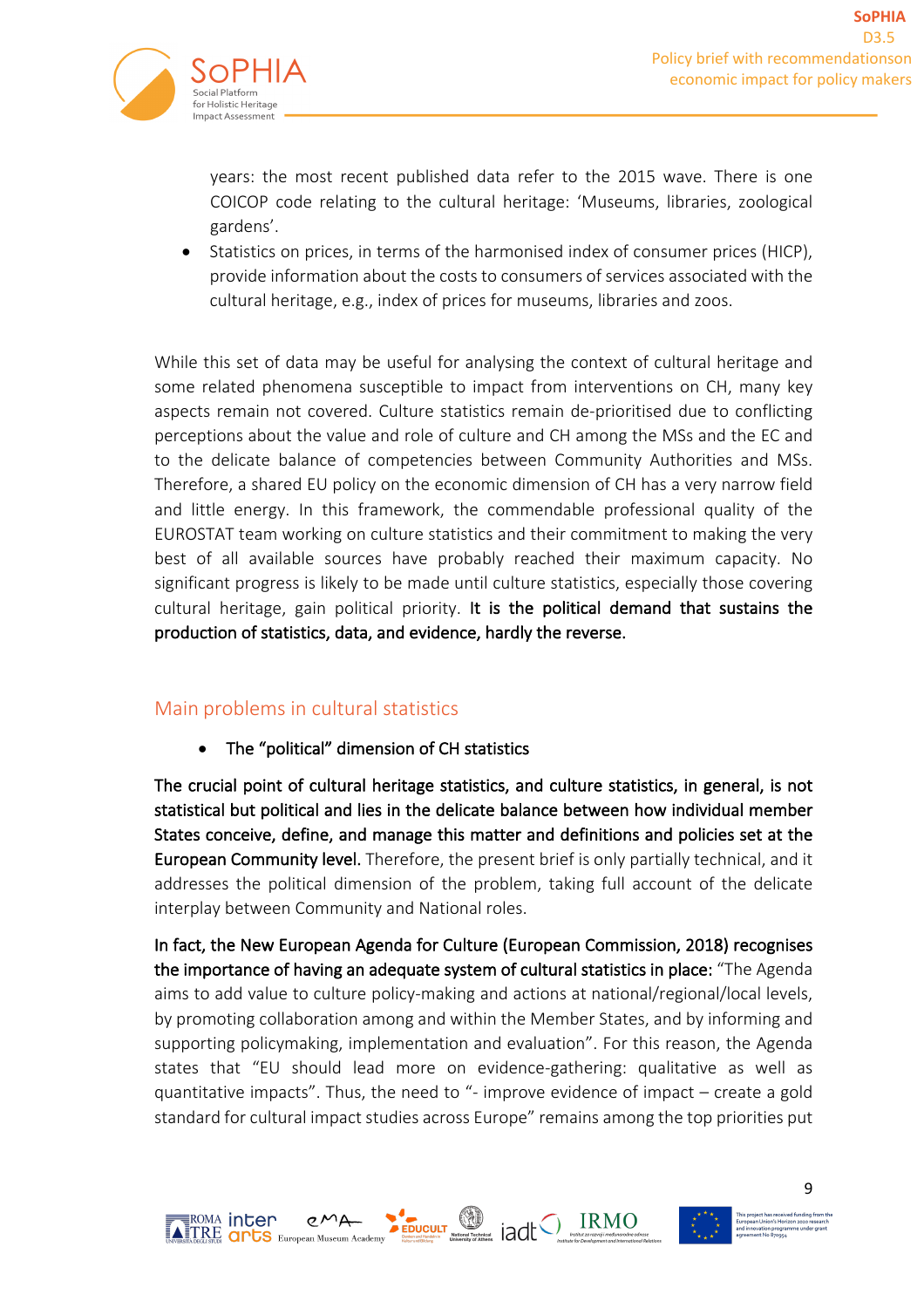

#### forward by stakeholders<sup>5</sup>, but are not adequately reflected in the actions taken on the EU or Member State (MS) level.

Therefore, Eurostat only *compiles* statistics on culture from several different data collection exercises made available by the MS. Each MS in the EU collects official data on culture along different paths, by different agents, with different statistical capacity and, therefore, different process architectures and outputs. There are MSs with very limited availability of heritage statistics. In some instances, like expenditure statistics both for households (with COICOP classification) and government (COFOG classification<sup>6</sup>), data are so massively aggregated under the general label of "leisure time activities" that it is impossible to distinguish the part related to culture, the part related to sports and the part related to another kind of leisure time activities. Classifications are also difficult to share. For example, the political-operational definition of a museum changes from one state to another, directly affecting the resulting number of counted institutes. In the complete table set by EGMUS, the European Group on Museum Statistics in 2017, for instance, France recorded only 1,224 museums, because they only included those with the label "Musée de France"; Italy only 476 (while official statistics' figures report about 4,900 museums) because only State museums were reported; Germany, following more inclusive criteria, over 6,800<sup>7</sup>. "Presently, culture statistics for the EU are not collected by a single stand-alone survey but come from different Eurostat data collections available from MSs<sup>8</sup>". This means that no targeted data collection addresses any aspect of culture and cultural heritage, and statistics are sorted out from surveys or databases that have been conceived with an altogether different purpose in mind. Culture is not a priority for the EU statistical policy. This is what calls for a change. Culture and cultural heritage should be acknowledged as much statistical importance as they are acknowledged significant for identity; social inclusion, and social cohesion; economy and sustainable development; international relations.To sum up, there is still a wide gap between the political maturity that European institutions have achieved on cultural heritage and the availability of the necessary evidence, data and statistical information. The priority that culture and cultural heritage have gained in the overall political vision is struggling to be translated into *statistical* priorities.

<sup>8</sup> https://ec.europa.eu/eurostat/web/culture.





<sup>&</sup>lt;sup>5</sup> Communication from the European Commission to the European Parliament, the European Council, the Council, the European Economic and Social Committee and the Committee of the Regions: A New European Agenda for Culture {COM (2018) 267 final}

<sup>6</sup> https://ec.europa.eu/eurostat/statistics-explained/index.php?title=Culture\_statistics\_- \_household\_expenditure\_on\_culture; https://ec.europa.eu/eurostat/statistics-

explained/index.php?title=Glossary:Classification\_of\_the\_functions\_of\_government\_(COFOG)

<sup>7</sup> https://www.egmus.eu/nc/en/statistics/complete\_data/. Accessed 7 September 2021.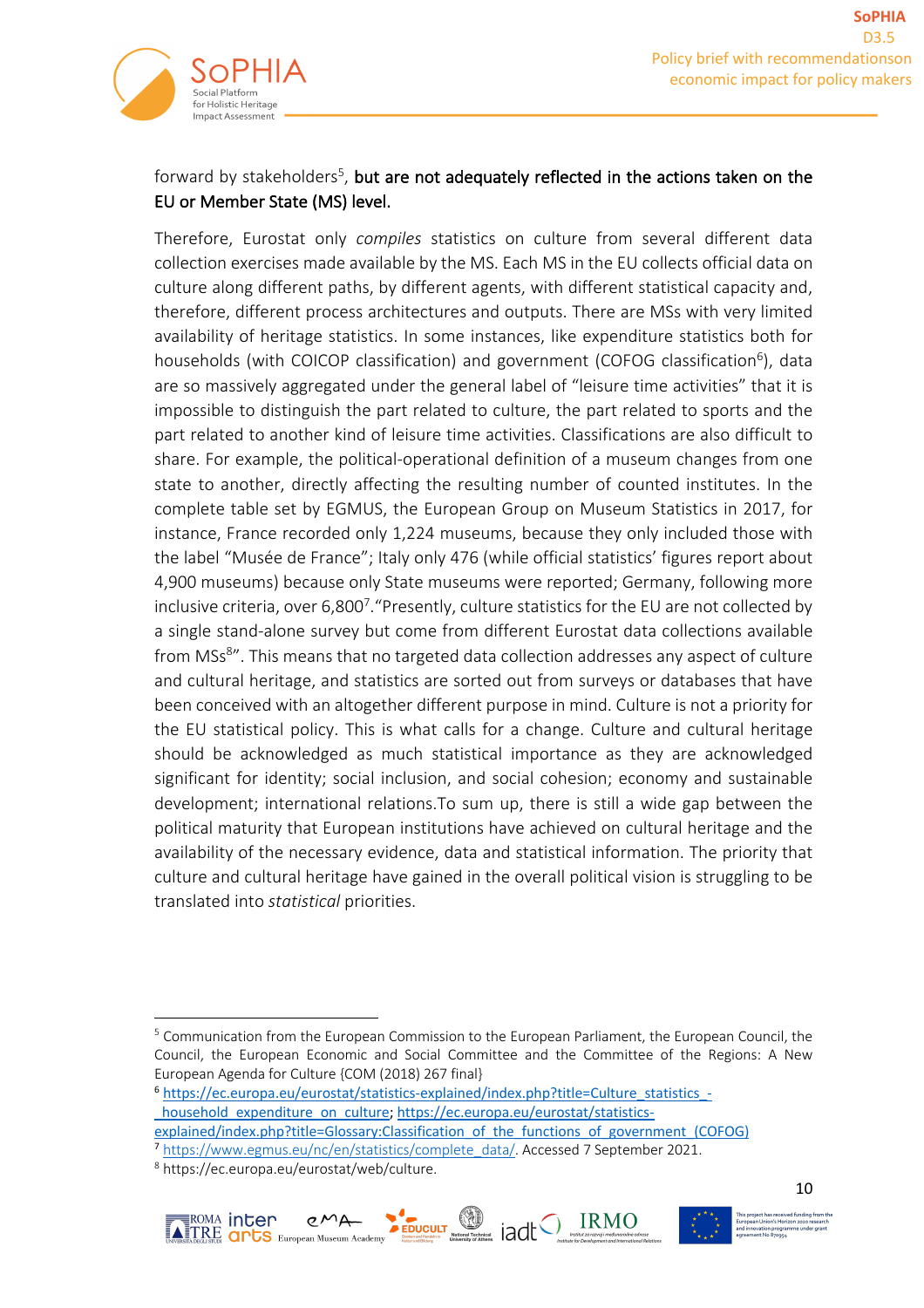

#### The data-driven approach

So far, indicators have been constructed following a data-driven approach. This has the advantage of being practical. In that approach, measures are proposed solely based on the data already available and regularly collected by the official sources. This has been the case, for instance, of the OECD Better Life Index<sup>9</sup>. It is also, albeit partially, the approach of UNESCO's Culture 2030 Indicators (UNESCO, 2019): of the circa 22 indicators, a few were defined, despite data are not yet available. Their coverage was suggested as an important future development of culture statistics.

The weakness in the data-driven approach in this particular field is that the available data on culture are scarce and, as said, rarely collected considering the requirements of cultural policies. This is why we recommend that the data-driven approach be integrated with a demand-driven approach.

In a demand-driven approach, the starting point is a conceptual frame that disaggregates the relevant key components of a complex phenomenon into key building blocks, pillars, or domains; hence, each domain is further specified in key aspects and variables are associated with each aspect. Those variables are finally formalised as indicators, and they represent measurable phenomena with a strong logical or statistical link to the individual aspect for which they act as proxies.

The passage from a data-driven to a demand-driven approach implies that the consistency of the conceptual frame rules the subsequent passages. For the reasons we have discussed so far, a demand-driven approach requires a substantial investment in new, targeted data collections. This is the case of the SoPHIA model. One of the most evident reasons why a data-driven approach is not suitable to the perspective proposed by the SoPHIA model is the relevance of the "people's perception of the quality of an intervention", which can only be obtained through specific surveys aimed at gathering direct and indirect data on opinions, feelings, and subjective evaluations. In the next section, we propose a closer look at the SoPHIA model and, in particular, some crossovers involving sub-themes to show the nature of data that could best describe them.

### The SoPHIA model: the demand of data for economic and holistic impact assessment

The SoPHIA project has proposed a multi-domain assessment framework, structured into six themes (Social Capital and Governance, Identity of Place, Quality of Life, Education, Creativity and Innovation, Work and Prosperity and Protection), and 28 subthemes

<sup>9</sup> https://www.oecdbetterlifeindex.org/



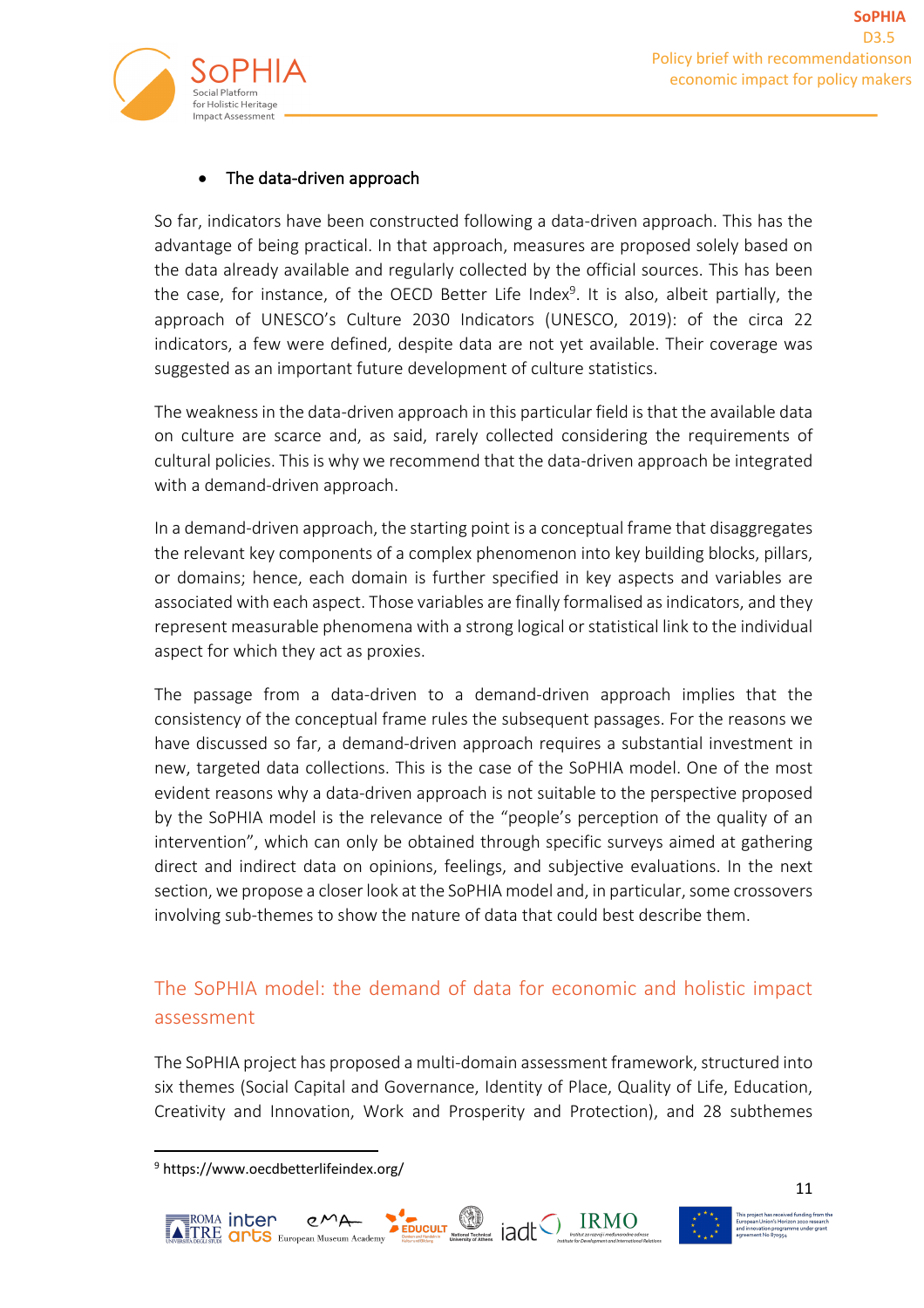

(Inclusive Access, Participation/Engagement, Social Cohesion, Partnership, Good Governance, Identity and Memory, Visibility and Reputation, Cultural Landscape and Aesthetics, Heritage-led Regeneration and Adaptive Re-use, Living Conditions, Peace and Safety, Social Life, Environment, Regional and Local Development, Awareness Rising, Research, Digitization, Science & Technology, Arts and Creativity, Employment, Local Cultural Production, Tourism Economy, Economic Attractiveness, Social Innovation and Entrepreneurship, Safeguarding against environmental risks, Safeguarding against human-related risks, Green Management and Development, and Use of Resources).

Such a framework may generate a number of indicators for each subtheme and for their intersections to measure the economic, cultural, social and environmental impact of CH interventions (SoPHIA, 2021, pp.53-59). Only a minority of them is currently likely to be filled with the data available at the EU level. Possible examples of indicators currently not covered by regular data collection are:

Sub-themes: Cultural Landscape&Aesthetics/Quality of Life. Proposed indicators:

- *Percentage of local residents who declare themselves satisfied with the aesthetic quality of the cultural landscape;*
- *Percentage of local residents who think that the intervention has improved the aesthetic quality of the cultural landscape.*

Sub-themes: Social Life/Social Capital and Governance. Proposed indicators:

- *Regular presence of volunteers (friends of the museum, friends of the site) performing auxiliary functions for the management.*
- *Local, regional or national associations supporting the site.*

Sub-themes: Digitization, Science & Technology/Work & Prosperity. Proposed indicators:

- *Percentage of employees in the CH site with digital tasks in various fields (e.g., video clips, management, etc.);*
- Percentage of investment in digital resources and activities out of the total investment of the CH *intervention.*
- Percentage of expenditure for digital workers, resources and activities on total current *expenditure.*

Sub-themes: Employment /Social Capital and Governance+Identity of Place+Quality of Life. Proposed indicators:

- Percentage of top positions on the CH site held by women.
- *The gender pay gap on the site.*

Sub-themes: Local cultural production/Protection. Proposed indicators (Checklist):

*The site includes a Museum shop/ Cafeteria selling local products, such as:*

- *- Local craft products*

**ROMA** inter **ATRE GPUS Europe** 

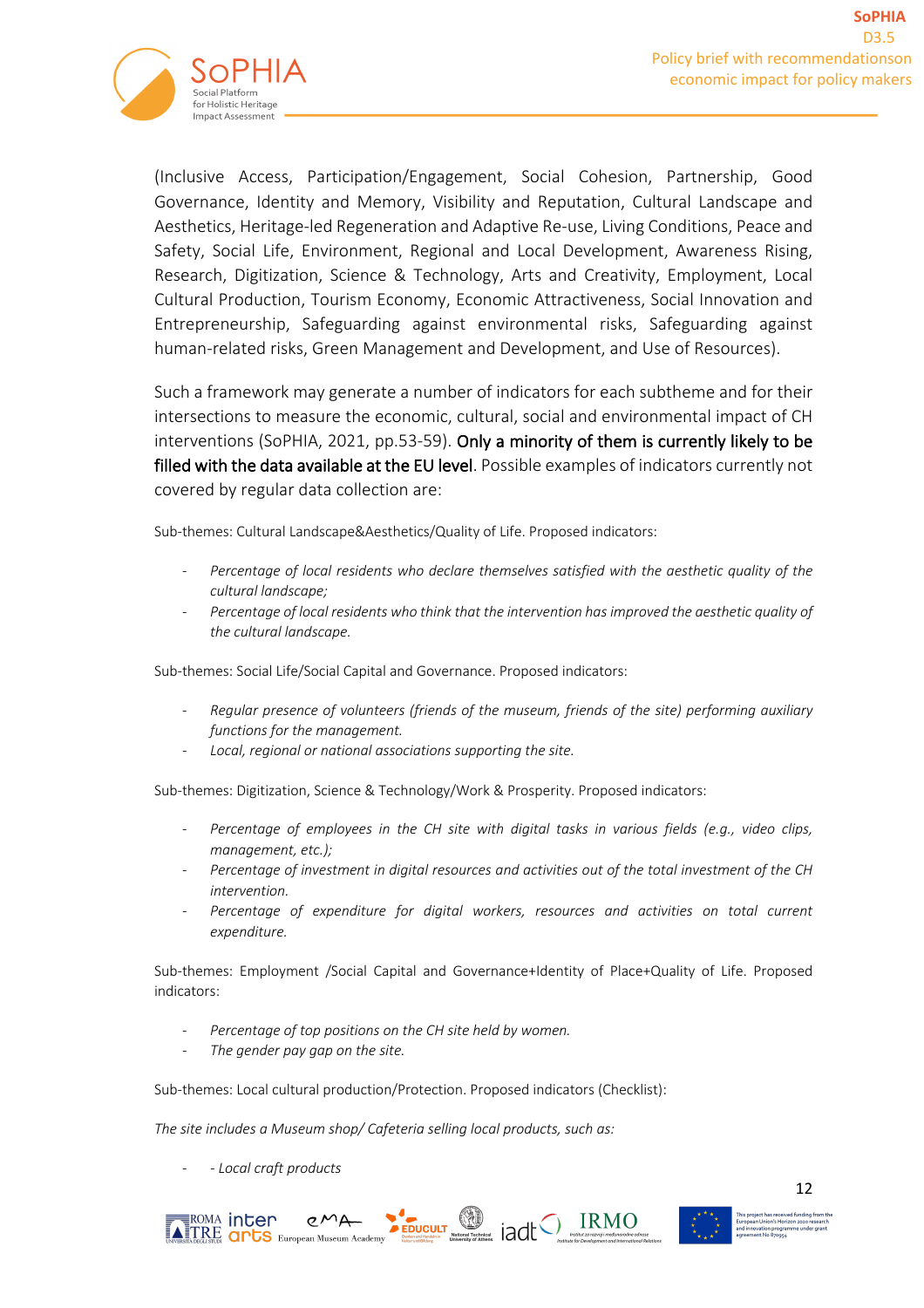

- *- Circular economy products*
- *- Zero km products.*

Sub-themes: Safeguarding against human-related risks/Identity of Place. Proposed indicators:

- Percentage of local residents who feel proud of the CH site and its conservation/protection project; and
- Percentage of local residents who feel responsible for contributing to the protection of the site.

We are aware that a demand-driven approach is likely to increase the costs of impact assessment and evaluation. We are also aware that a better, more profound, tailored knowledge of cultural heritage and the impacts that interventions bring on society, the environment, the economy, and the culture will help improve the quality of interventions and ultimately reduce costs due to mismanagement and misinterpretation. The growing political relevance of a subject goes hand in hand with the evolution of the instruments for its analysis, assessment, and evaluation. The same has happened with the environmental statistics between the mid-1970s and the 1990s. Internationally, governments and organisations have gradually developed sophisticated sets of indicators. These are certainly not based on the limited storage of the data available in 1972, at the time of the first UN Conference on Development and Environment, but rather identified, defined and collected in ways that allow describing in detail the present state, the active pressures, the responses and the impacts over time. It is high time that the set of tools for describing the current state, the pressures, the responses, and the impacts of cultural heritage evolve to a similar extent.

#### Good practice examples

≣<sup>ROMA</sup> inter TRE **OPLS** European Mu

The proposal at the core of this Brief is reinforced by recent examples of evidence-based policies in the field of CH and of the capacity to decide to invest resources in data collection since the necessary data were not produced through the available sources.

Vision and focus have characterised the decision to hold in 2017 a Special Eurobarometer (European Commission, 2017) on the relationships of citizens in the EU with the CH. "This survey assesses the attitudes and opinions of people in the EU on cultural heritage. It is the first EU-wide survey to be conducted on this topic. It investigates people's personal involvement with cultural heritage and the perceived importance and values they attach to Europe's cultural heritage. It also looks into the perceptions of the impact of cultural heritage on tourism and jobs, and responsibilities when it comes to protecting heritage in Europe" <sup>10</sup>. The initiative was taken in view of the European Year of Cultural Heritage 2018 to address the right issues with the appropriate priorities.

<sup>&</sup>lt;sup>10</sup> See https://data.europa.eu/data/datasets/s2150 88 1 466 eng?locale=en for datasets and reports.



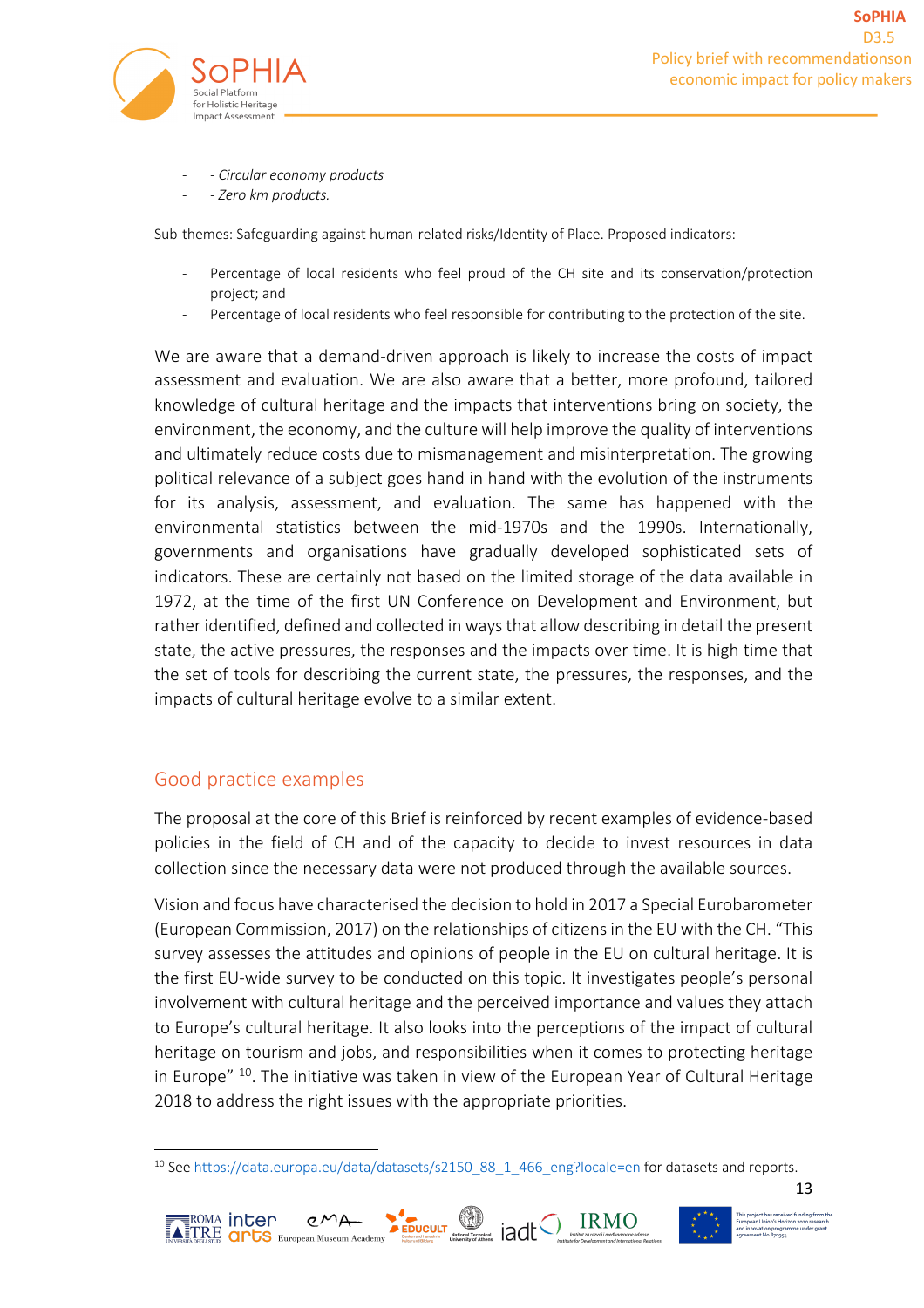

EUROSTAT also carries out experimental CH statistics. A pilot project explores the potential of Big Data for official statistics. The results are based on an analysis of Wikipedia page views of World Heritage Sites. Wikipedia articles were selected for each of the 1 031 World Heritage Sites included on UNESCO's list in 2015. The initial selection was based on the categorisation feature in the English version of Wikipedia. The articles were linked to the corresponding heritage site based on the information from the infobox entitled 'World heritage site'. The results are available on the EUROSTAT website devoted to culture statistics.

Another remarkable example of innovative data systems is the 2019 Cultural and Creative Cities Monitor by the Joint Research Center<sup>11</sup>. Devised to measure and assess the performance of 190 'Cultural and Creative Cities' in Europe vis-à-vis their peers, the Monitor uses quantitative and qualitative data from official and non-official sources and, above all, successfully integrates information gathered from Big Data (TripAdvisor). The quantitative information is captured in 29 indicators relevant to nine dimensions and reflects three major facets of cities' cultural, social and economic vitality.

Outside Europe, in February 2021, the New York State Comptroller published a report on the cultural and recreational sector in New York City during the pandemic based on timely and fine-grained processing of administrative data<sup>12</sup>. Fresh evidence on the pandemic impact on enterprises and individual workers and the success of policy measures was useful to orient the future action.

<sup>12</sup> https://www.osc.state.ny.us/files/reports/osdc/pdf/report-12-2021.pdf





<sup>11</sup> https://composite-indicators.jrc.ec.europa.eu/cultural-creative-cities-monitor/docs-and-data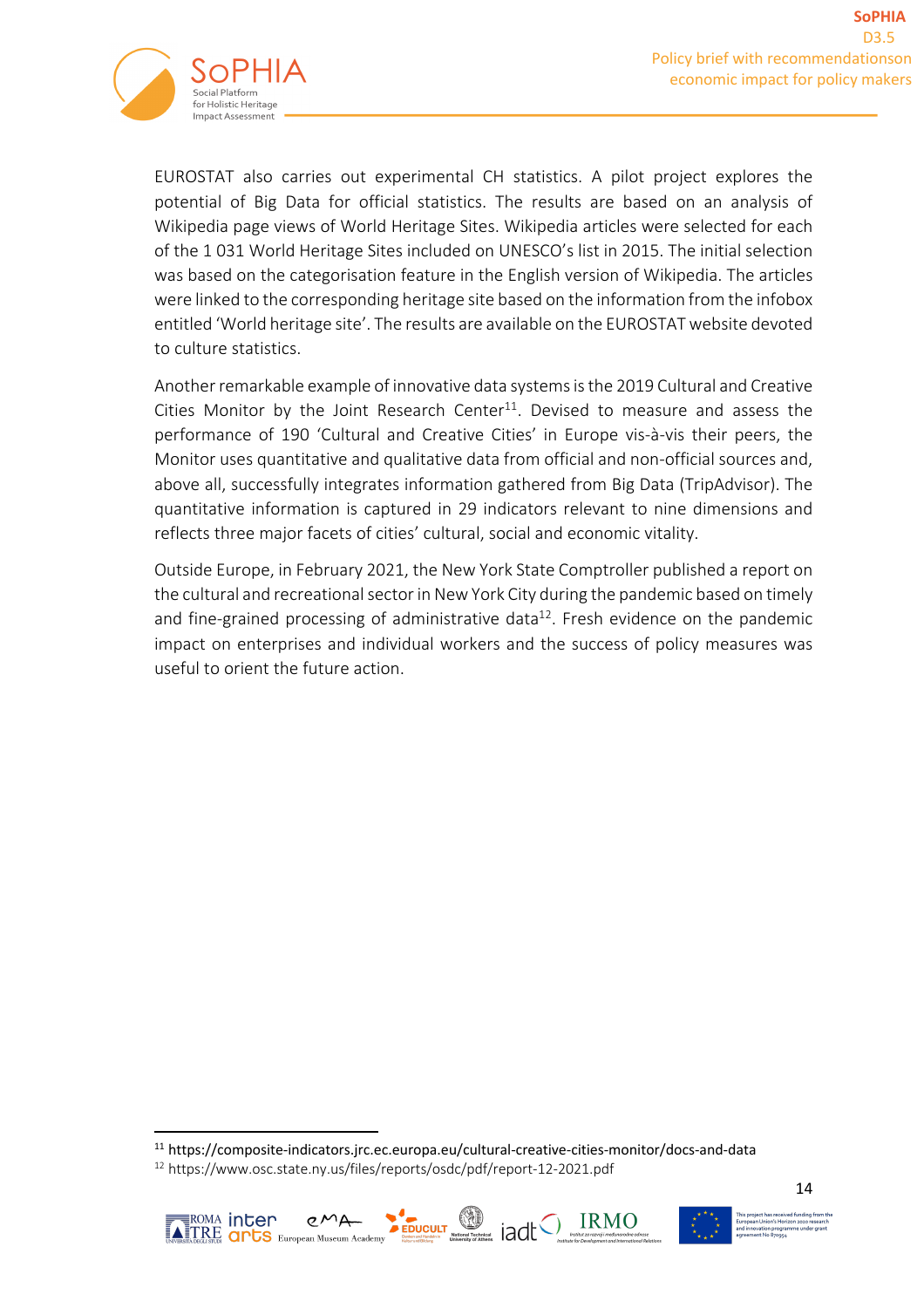

≣<sup>ROMA</sup> inter

 $\blacksquare$ TRE **QPUS** European Museum Academ

### Policy implications and recommendations

\_\_\_\_\_\_\_\_\_\_\_\_\_\_\_\_\_\_\_\_\_\_\_\_\_\_\_\_\_\_\_\_\_\_\_\_\_\_\_\_

Boosting the quality and quantity of comparable data on cultural heritage is essential for heritage policies to rely on sound and timely indicators for monitoring, assessment, and evaluation of their economic and holistic impact. The Driver- Pressure-State-Impact-Response framework, for instance, is based on a dashboard of indicators that are regularly fed into the system, starting from the late 1980s. The commendable effort made by UNESCO to devise a set of culture indicators for the SDGs will remain a beautiful, theoretical exercise if data are not available to populate the proposed measures.

The core proposal of a new policy action on data for cultural heritage impact analysis can be summarised in the following points.

- EUROSTAT should be encouraged to include Culture statistics among priority areas for targeted data collection.
- Cultural Heritage statistics at EUROSTAT should be oriented towards evidence gathering on social, environmental, cultural, and economic impacts of interventions, especially if funded by UE resources. To this end, the investigation of the potential contribution of surveys and databases currently handled by EUROSTAT (e.g., Labor Force Survey, Business Demographics, Household Budget Survey, ICT, etc.) and experimental statistics (e.g., Big Data) should be encouraged.
- Administrative data on EU-funded projects addressing cultural heritage through various programmes (Creative Europe, Structural Funds, Horizon 2020, etc.) should be collected and mainstreamed by a central Agency, possibly EUROSTAT.
- Over ten years after the conclusion of the first ESS-net (European Statistical Systems net) Culture 2009-2011 (ESSnet, 2012), the fundamental effort aimed at establishing a shared body of definitions and classifications for the statistical coverage of the cultural sector in its domains (heritage, libraries and archives, audio-visual, books and press, radio, tv, and cinema, the performing arts, the visual arts, arts crafts, advertising, and architecture) a second ESS-net focusing on Cultural Heritage should be funded, to establish the conceptual and methodological framework for investigating the social, cultural, environmental, and economic impacts of investments and projects addressing Cultural Heritage, including the intangible heritage.
- It appears necessary to draw up and progressively adopt guidelines for assessing social, cultural, environmental, and economic impact for all European programmes (EFRD, ESF, Creative Europe and in particular ECoC, Horizon 2020, etc.) that contribute directly to funding cultural heritage interventions. Quality

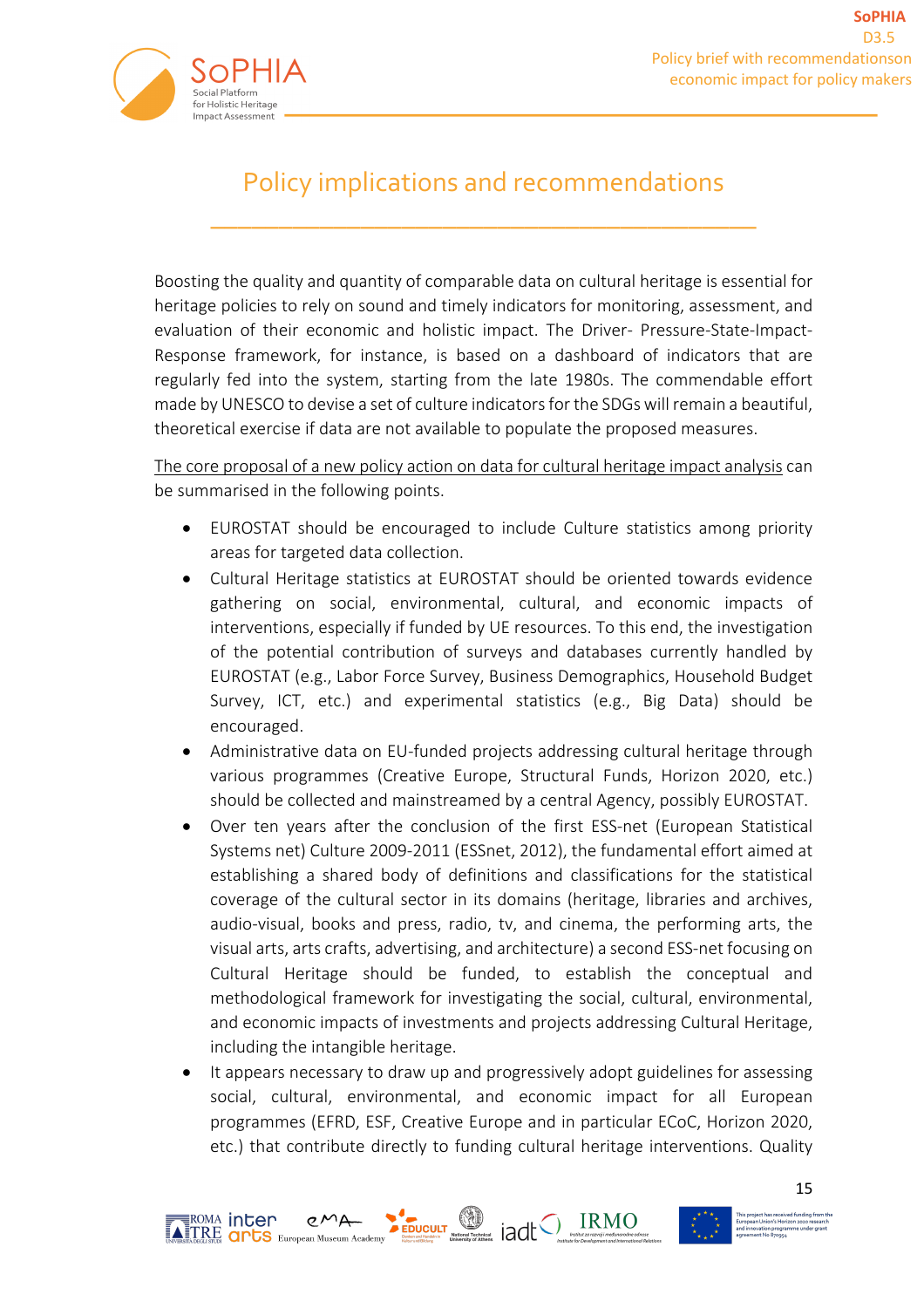

procedures should also be put in place to integrate administrative data from those programmes into cultural heritage statistics.

- A targeted harmonised survey on the impact of investments on Cultural Heritage assets as perceived by the EU resident, along the lines of the Special Eurobarometer 466/2017 (European Commission, 2017), should be held at least once every five years.
- Statistical cooperation in the field of cultural heritage among MSs should be encouraged and reinforced, in view of fuller exploitation of the potentialities of new sources, like administrative data and Big Data, also promoting meta-studies for the standardisation and generalisation of indicators.
- The Eurostat Statistical Training Program should offer courses in Cultural Heritage statistics, including impact assessment methods and techniques.
- Other educational cooperation programmes, like Erasmus Plus, should address Cultural Heritage statistics, including impact assessment methods and techniques, also in view of developing innovative approaches.

#### Finally, the crucial point of cultural heritage statistics, and culture statistics in general, is not statistical, but political, and lies in the delicate balance between how individual member States conceive, define, and manage this matter and definitions and policies set at European Community level.

In this vein, the first topic to be addressed for the action of Member Statesis *participatory governance of cultural heritage,* described as the identification of innovative approaches to the multilevel governance of tangible, intangible and digital heritage, which involve the public sector, private stakeholders, and the civil society. Open Method of Coordination (OMC) orients instruments and working methods for this topic: experts may compare public policies at the national and regional level to identify good practices in cooperation with existing heritage networks.

The second topic addresses traditional and emerging heritage professions'*skills, training, and knowledge transfer* and involves capacity building for heritage professionals. As above mentioned, the Open Method of Coordination may orient instruments and working methods to depict existing training schemes and identify emerging skills and training needs in the tangible, intangible and digital heritage field.

EDUCULT National Technic





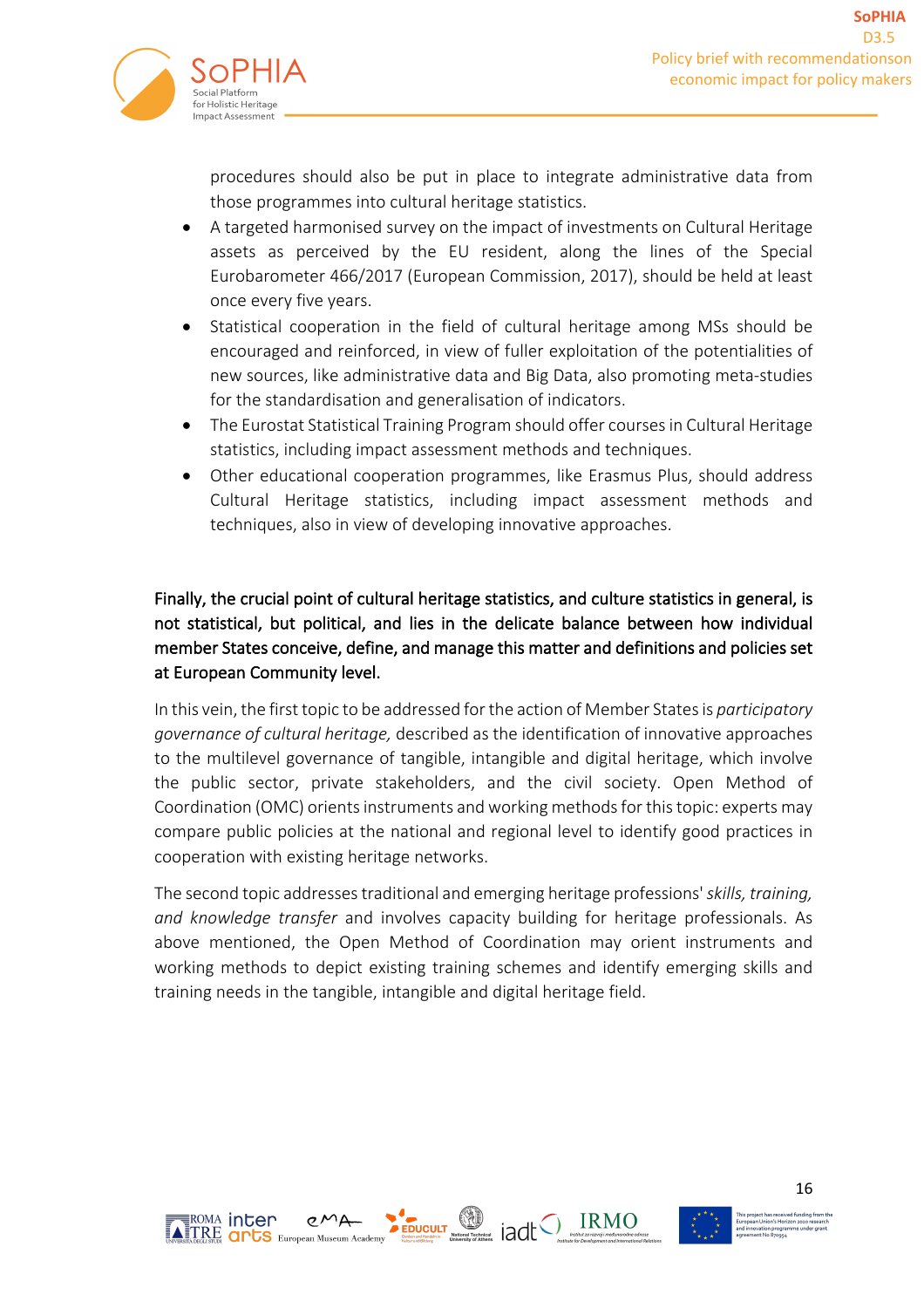

### Reference list and further reading

\_\_\_\_\_\_\_\_\_\_\_\_\_\_\_\_\_\_\_\_\_\_\_\_\_\_\_\_\_\_\_\_\_\_\_\_\_\_\_\_

Council of the European Union (2015), *2015-2018 Work Plan for Culture,* https://eurlex.europa.eu/legal-content/EN/TXT/PDF/?uri=CELEX:52014XG1223(02)

Council of the European Union (2019), *2019-2022 Work Plan for Culture*, https://data.consilium.europa.eu/doc/document/ST-13948-2018-INIT/en/pdf

ESSnet-Culture (2012), *Final report*, https://ec.europa.eu/assets/eac/culture/library/reports/ess-net-report\_en.pdf

European Commission (2017), *Special Eurobarometer Report 466. Cultural heritage*

European Commission (2018), *Communication from the European Commission to the European Parliament, the European Council, the Council, the European Economic and Social Committee and the Committee of the Regions: A New European Agenda for Culture,* COM(2018) 267 final, https://eur-lex.europa.eu/legal-content/EN/TXT/PDF/?uri=CELEX:52018DC0267&from=EN

European Council (2019), *A new Strategic Agenda 2019-2024*, https://www.consilium.europa.eu/media/39914/a-new-strategic-agenda-2019-2024.pdf

European Court of Auditors (2020), *Report of the European Court of Auditors on the performance of the EU budget –Status at the end of 2020*, https://www.eca.europa.eu/Lists/ECADocuments/annualreport-Performance-2020/annualreport-Performance-2020\_EN.pdf

European Parliament (2017), *Decision (EU) 2017/864 of the European Parliament and of the Council of 17 May 2017 on a European Year of Cultural Heritage*, https://eurlex.europa.eu/legal-content/EN/TXT/PDF/?uri=CELEX:32017D0864&from=EN

Eurostat (2019), *Culture statistics*, https://ec.europa.eu/eurostat/documents/3217494/10177894/KS-01-19-712-EN-N.pdf/915f828b-daae-1cca-ba54-a87e90d6b68b?t=1571393532000

Social Platform for Holistic Heritage Impact Assessment (SoPHIA) Consortium. (2021SoPH). *Deliverable D3.1: Toolkit for Stakeholders.*

UNESCO (2019), *Culture 2030 Indicators*, https://unesdoc.unesco.org/ark:/48223/pf0000371562